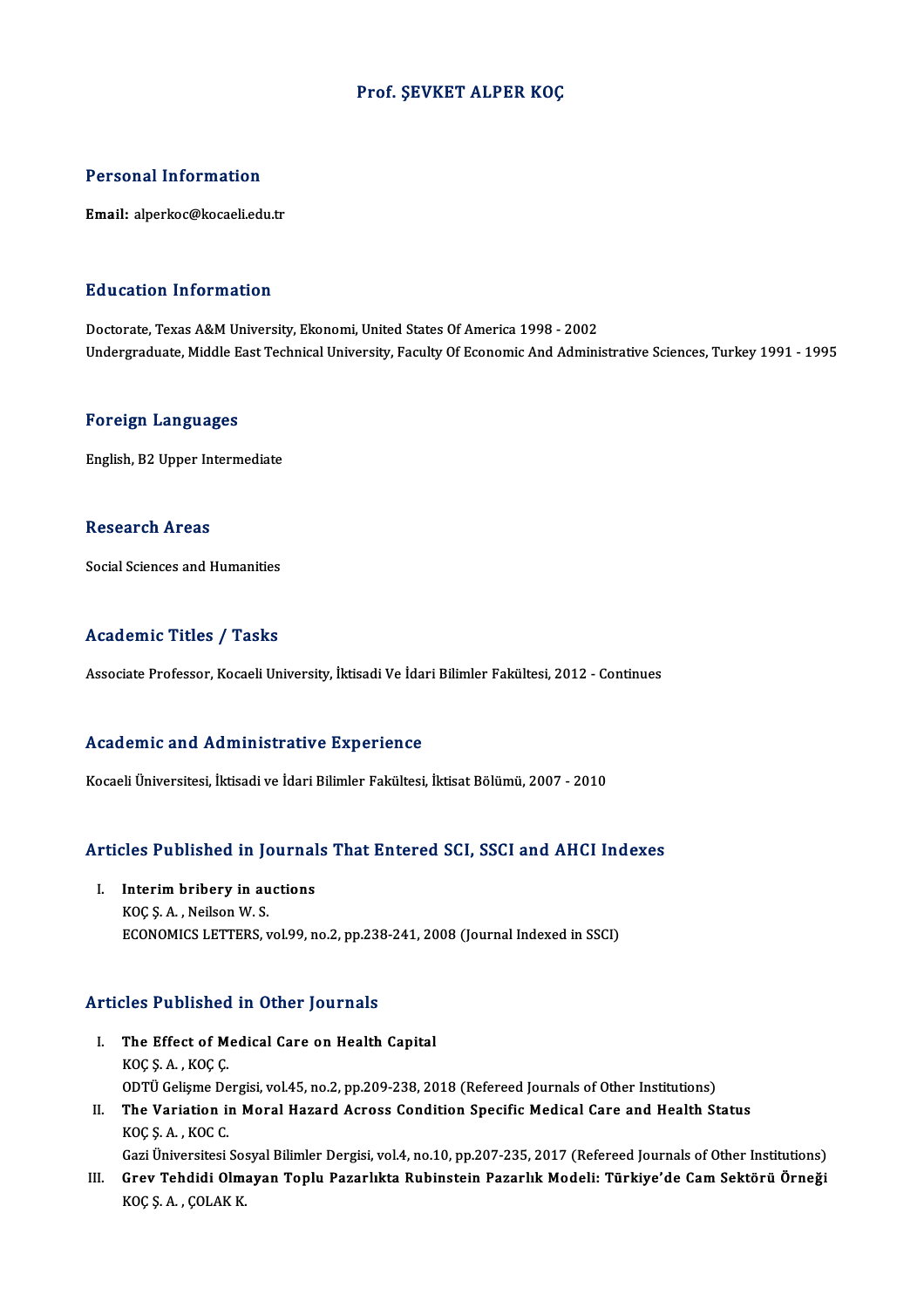Atılım Sosyal Bilimler Dergisi, vol.6, no.2, 2016 (Other Refereed National Journals)<br>Standarda, Inoquality in Education and Efficianey

- IV. Standards, Inequality in Education and Efficiency Atılım Sosyal Bilimler<br><mark>Standards, Inequa</mark><br>Koç Ş. A. , Erkin H. C.<br>World Journal of An Standards, Inequality in Education and Efficiency<br>Koç Ş. A. , Erkin H. C.<br>World Journal of Applied Economics, vol.1, no.1, pp.21-43, 2015 (Refereed Journals of Other Institutions)<br>On Interseperational Transmission of Domes
- V. On Intergenerational Transmission of Domestic Violence: Pollak Revisited KOC S. A., ERKIN H. C. World Journal of Appl<br>**On Intergeneration:**<br>KOÇ Ş. A. , ERKİN H. C.<br>Poğarisi Journal Pavio On Intergenerational Transmission of Domestic Violence: Pollak Revisited<br>KOÇ Ş. A. , ERKİN H. C.<br>Boğaziçi Journal Review of Social, Economic and Administrative Studies, vol.26, no.1, pp.45-65, 2012 (Refereed<br>Journals of Ot KOÇ Ş. A. , ERKİN H. C.<br>Boğaziçi Journal Review of Soc<br>Journals of Other Institutions)<br>Allouisting the Information

Journals of Other Institutions)<br>VI. Alleviating the Information Problem in Mate Selection

KOÇŞ.A. ,ERKİNH.C.

Bilgi Ekonomisi ve Yönetimi Dergisi, vol.6, no.1, pp.15-29, 2011 (Refereed Journals of Other Institutions)

#### Books&Book Chapters

I. A Game Theory Analysis: The Impact OfThe Establishment of Kocaeli University on Urban Economic to & Book Ghaptors<br>A Game Theory Analysis: The Impact OfThe Establishment of Kocaeli University on Urban Econon<br>Development / Bir Oyun Teorisi Analizi: Kocaeli Üniversitesinin Kurulmasının Kentsel Ekonomik<br>Kalkınmava Olan A Game Theory Analysi<br>Development / Bir Oyu<br>Kalkınmaya Olan Etkisi<br><sup>KOC S.A.</sup> Cümüs Ü. Cümi Development / Bir Oyun Te<br>Kalkınmaya Olan Etkisi<br>KOÇ Ş. A. , Gümüş Ü., Gümüş E.<br>in: CUPPENT DEPATES ON ECC

Kalkınmaya Olan Etkisi<br>KOÇ Ş. A. , Gümüş Ü., Gümüş E.<br>in: CURRENT DEBATES ON ECONOMIC GROWTH, PUBLIC FINANCE GAME THEORY, Ünal ÇAĞLAR, Hamza ŞİMŞEK,<br>İsmail SİPİNER, Fditar, HOBEC Publication Limited, Londrina, pp.101,105, KOÇ Ş. A. , Gümüş Ü., Gümüş E.<br>in: CURRENT DEBATES ON ECONOMIC GROWTH, PUBLIC FINANCE GAME THEO<br>İsmail ŞİRİNER, Editor, IJOPEC Publication Limited, Londrina, pp.101-105, 2019<br>Analysis Of A Came Theory: Tijmar System In Ott in: CURRENT DEBATES ON ECONOMIC GROWTH, PUBLIC FINANCE GAME THEORY, Ünal ÇAĞLAR, Hamza ŞİMŞEK,<br>Ismail ŞİRİNER, Editor, IJOPEC Publication Limited, Londrina, pp.101-105, 2019<br>II. Analysis Of A Game Theory: Tiimar System In

İsmail ŞİRİNER, Editor, IJOPEC Pub<br>Analysis Of A Game Theory: Ti<br>İMPARATORLUĞUNDA TIMAR Analysis Of A Game Theory: Tii<br>İMPARATORLUĞUNDA TIMAR<br>Gümüş Ü., Yardımcı M. E. , Koç Ş. A.<br>in: Pessanshas in Feanamics Feana İMPARATORLUĞUNDA TIMAR<br>Gümüş Ü., Yardımcı M. E. , Koç Ş. A.<br>in: Researches in Economics, Econometrics Finance, Hilal Yıldız, Ahmet Sedat Aybar, Editor, IJOPEC Publication

Limited, London, pp.89-95, 2019 In: Researches in Economics, Econometrics Finance, Hilal Yıldız, Ahmet Sedat Aybar, Editor, IJOPEC Publication<br>Limited, London, pp.89-95, 2019<br>III. A Game Theory Analysis: The Impact of the Establishment of Abant Izzet Bay

Limited, London, pp.89-95, 2019<br>A Game Theory Analysis: The Impact of the Establishment of Abant Izzet Baysal University on<br>Economic Development of Bolu / Bir Oyun Teorisi Analizi: Abant İzzet Baysal Üniversitesinin<br>Kunulm Economic Development of Bolu / Bir Oyun Teorisi Analizi: Abant İzzet Baysal Üniversitesinin<br>Kurulmasının Bolu'nun İktisadi Kalkınma Düzeyi Üzerindeki Etkisi

KOÇŞ.A. ,GümüşÜ.

Kurulmasının Bolu'nun İktisadi Kalkınma Düzeyi Üzerindeki Etkisi<br>KOÇ Ş. A. , Gümüş Ü.<br>in: Researches in Economics, Econometrics Finance, Hilal YILDIZ, Ahmet Sedat AYBAR, Editor, IJOPEC Publication<br>Limited Londrina, np.93,9 KOÇ Ş. A. , Gümüş Ü.<br>in: Researches in Economics, Econo<br>Limited, Londrina, pp.83-87, 2019 in: Researches in Economics, Econometrics Finance, Hilal YILDIZ, Ahmet Sedat AYBAR, Editor, IJOPEC Publicati<br>Limited, Londrina, pp.83-87, 2019<br>IV. Analysis of a Game Theory: Inheritance and Violence / Bir Oyun Teorisi Anal

## Limited, Londrina, pp.83-87, 2<br>**Analysis of a Game Theory**<br>KOÇ Ş. A. , Gümüş Ü., Gümüş E.<br>in: CUPPENT DEPATES ON ECC Analysis of a Game Theory: Inheritance and Violence / Bir Oyun Teorisi Analizi: Mşras ve Şiddet<br>KOÇ Ş. A. , Gümüş Ü., Gümüş E.<br>in: CURRENT DEBATES ON ECONOMIC GROWTH, PUBLIC FINANCE GAME THEORY, Ünal ÇAĞLAR, Hamza ŞİMŞEK,<br>

KOÇ Ş. A. , Gümüş Ü., Gümüş E.<br>in: CURRENT DEBATES ON ECONOMIC GROWTH, PUBLIC FINANCE GAME THE<br>İsmail ŞİRİNER, Editor, IJOPEC Publication Limited, Londrina, pp.95-100, 2019<br>Analysis of Came Theory: Competative Markets, ...

### in: CURRENT DEBATES ON ECONOMIC GROWTH, PUBLIC FINANCE GAME THEORY, Ünal ÇAĞLAR, Hamza ŞİMŞEK,<br>İsmail ŞİRİNER, Editor, IJOPEC Publication Limited, Londrina, pp.95-100, 2019<br>V. Analysis of Game Theory: Competetive Markets. Ismail ŞİRİNER, Edit<br>Analysis of Game<br>KOÇ Ş. A. , Gümüş E.<br>in: Pessarshes in Fe Analysis of Game Theory: Competetive Markets. / Bir Oyun Teorisi Analizi: Yarışabilir Piyasa<br>KOÇ Ş. A. , Gümüş E.<br>in: Researches in Economics, Econometrics and Fınance, Hilal YILDIZ, Ahmet Sedat Aybar, Editor, IJOPEC<br>Publi

ROÇ Ș. A. , Gümüş E.<br>in: Researches in Economics, Econometrics and<br>Publication Limited, Londrina, pp.77-81, 2019<br>PUP OVUN TEORISI ANALIZI. PUVÜVE DUN in: Researches in Economics, Econometrics and Finance, Hilal YILDIZ, Ahmet Sedat Aybar, Editor, IJOPEC<br>Publication Limited, Londrina, pp.77-81, 2019<br>VI. BİR OYUN TEORİSİ ANALİZİ: BÜYÜYE DUYULAN GÜVENİN İKTİSADİ GELİŞME ÜZE

## Publication Limited, Londrina,<br>BİR OYUN TEORİSİ ANALİZ<br>Gümüş E., Gümüş Ü., KOÇ Ş. A. BİR OYUN TEORİSİ ANALİZİ: BÜYÜYE DUYULAN GÜVENİN İKTİSADİ GELİŞME ÜZERİNDEKİ E<br>Gümüş E., Gümüş Ü., KOÇ Ş. A.<br>in: Institutions, Development and Economic Growth, İsmail Şriner, Zişan Yardım Kılıçkan, Editor, IJOPEC<br>BURLICATI

Gümüş E., Gümüş Ü., KOÇ Ş. A.<br>in: Institutions, Development and Economic Growth, İsmail Şriner, Zişan Yardım Kılıçkan, Editor, IJOPEC<br>PUBLICATION, Londrina, pp.229-234, 2018 in: Institutions, Development and Economic Growth,<br>PUBLICATION, Londrina, pp.229-234, 2018<br>VII. BIR OYUN TEORISI ANALIZI: AILE IÇI ŞIDDET

- PUBLICATION, Londrina, pp.2<br>BİR OYUN TEORİSİ ANALİZ<br>Gümüş E., Gümüş Ü., KOÇ Ş. A.<br>in: Institutions, Develonment s BİR OYUN TEORİSİ ANALİZI: AİLE İÇİ ŞİDDET<br>Gümüş E., Gümüş Ü., KOÇ Ş. A.<br>in: Institutions, Development and Economic Growth, İsmail Şiriner, Zişan Yardım Kılıçkan, Editor, IJOPEC<br>Puhlisation Limited Londrine, np.222,220, 201 Gümüş E., Gümüş Ü., KOÇ Ş. A.<br>in: Institutions, Development and Economic Grow<br>Publication Limited, Londrina, pp.233-239, 2018<br>Bir Owun Teorisi Angliri: AB CE Horsemalar in: Institutions, Development and Economic Growth, İsmail Şiriner, Zişan<br>Publication Limited, Londrina, pp.233-239, 2018<br>VIII. Bir Oyun Teorisi Analizi: AR GE Harcamaları ve Miras Kavgaları<br>VOCS A. GÜMÜS Ü, GÜMÜS E
- Publication Limited, Londrina, p<br>Bir Oyun Teorisi Analizi: AR<br>KOÇ Ş.A., GÜMÜŞ Ü., GÜMÜŞ E.<br>in: Institutions National Identin KOÇ Ş. A. , GÜMÜŞ Ü., GÜMÜŞ E.<br>in: Institutions, National Identity, Power and Governence in the 21st Century, Emrah DOĞAN, Şevket Alper KOÇ,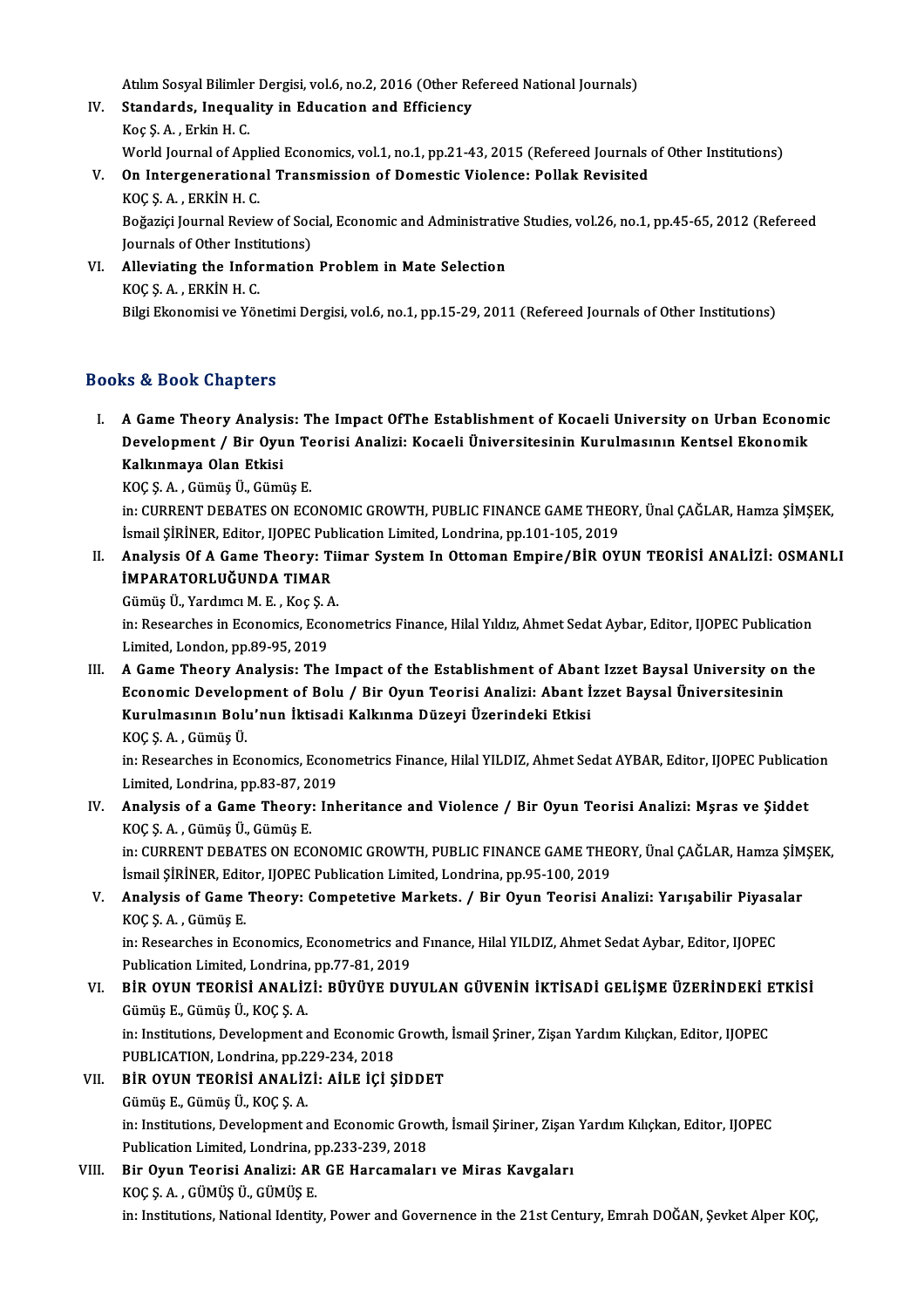Editor, IJOPEC PUBLICATION, LONDON, Londrina, pp.305-313, 2017<br>Teneke Vergisinin, Aneligi: Kemu, Mel: Sunumu, IX. Tereke Vergisinin Analizi: Kamu Malı Sunumu Editor, IJOPEC PUBI<br>Tereke Vergisinir<br>Ümran G., KOÇ Ş. A.<br>in: Institutions Nati in: Institutions, National Identity, Power and Governence in the 21st Century, Emrah DOĞAN, Şevket Alper KOÇ, Ümran G., KOÇ Ş. A.<br>in: Institutions, National Identity, Power and Governence in the 21st (<br>Editor, IJOPEC PUBLICATION, LONDON, Londrina, pp.233-241, 2017<br>Croy Tehdidi Olmaksızın Yapılan TenluBararlıklarda Oyun Te X. Grev Tehdidi Olmaksızın Yapılan TopluPazarlıklarda Oyun Teorisi Analizi (Game Theoretical Analysis Editor, IJOPEC PUBLICATION, LONDON, Londrina, pp.2<br>Grev Tehdidi Olmaksızın Yapılan TopluPazarlıklı<br>in Collective Bargaining Without Strike Threat)<br>COLAK K. KOC S.A in Collective Bargaining Without Strike Threat)<br>COLAK K., KOÇ Ş. A. in: Collective Bargaining Without Strike Threat)<br>COLAK K., KOÇ Ş. A.<br>in: Political Economy of Taxation, Murat Aydın, S. SAmi Tan, Editor, IJOPEC PublicationInternational Journal of<br>Politics & Economics, London, nn 195, 207 COLAK K., KOÇ Ş. A.<br>in: Political Economy of Taxation, Murat Aydın, S.<br>Politics & Economics, London, pp.195-207, 2016<br>Political Esonomy, Crisis &amnı, Davalanma in: Political Economy of Taxation, Murat Aydın, S. SA<br>Politics & Economics, London, pp.195-207, 2016<br>XI. Political Economy, Crisis & amp; Development<br>Sirinar <sup>I</sup>. (Editor), Maradu E. (Editor), Mika I. (Edito Politics & Economics, London, pp.195-207, 2016<br>Political Economy, Crisis &amp; Development<br>Şiriner İ. (Editor), Morady F. (Editor), Mika J. (Editor), Aydın M. (Editor), Koç Ş. A. (Editor), Kapucu H. (Editor),<br>Doğan E. (Edi Political Econom<br>Șiriner İ. (Editor),<br>Doğan E. (Editor)<br>HOPEC Publication IJOPEC Publication, London, 2011 Doğan E. (Editor)<br>IJOPEC Publication, London, 2011<br>XII. Analyzing Full Service Airline-Low Cost Carrier Competition in Liberalized Domestic Air Travel<br>Markets

**IJOPEC Pu<br>Analyzin<br>Markets<br>KOC S.A** Analyzing Full Servi<br>Markets<br>KOÇ Ş. A. , ERKİN H. C.<br>in: Political Feanamu ( Markets<br>KOÇ Ş. A. , ERKİN H. C.<br>in: Political Economy Crisis and Development, , Editor, Londra, IJOPEC, Londrina, pp.333-348, 2011

# m: Political Economy Crisis and Development, , Editor, Londra, IJOPEC, Londra<br>Refereed Congress / Symposium Publications in Proceedings

| Refereed Congress / Symposium Publications in Proceedings |                                                                                                                |
|-----------------------------------------------------------|----------------------------------------------------------------------------------------------------------------|
| L.                                                        | COBB-DOUGLAS VE TRANSLOG ÜRETIM FONKSIYONLARININ TAHMINI:TÜRKIYE ÖRNEĞİ                                        |
|                                                           | DURSUN G., KOÇ Ş. A., Tuğçe K.                                                                                 |
|                                                           | ECOEI IV, Kocaeli, Turkey, 14 - 15 December 2019                                                               |
| Н.                                                        | Bir Oyun Teorisi Analizi: Endüstri 4.0 Devrimi ve Güvenlik Problemi                                            |
|                                                           | Koç Ş. A., Orhan A., Gümüş Ü.                                                                                  |
|                                                           | European Congress on Economic Issues IV, Kocaeli, Turkey, 14 - 15 November 2019, pp.12-16                      |
| III.                                                      | Bir Oyun Teorisi Analizi: Resim Piyasasında Fiyatlandırma Stratejisi                                           |
|                                                           | KOÇ Ş. A., Gümüş Ü., Gümüş E.                                                                                  |
|                                                           | European Congress on Economic Issues IV, 14 - 15 November 2019, pp 17-21                                       |
| IV.                                                       | An Analysis of Game Theory: Innovative Attachments of Human Capital                                            |
|                                                           | Orhan A., Gümüş Ü., Koç Ş. A.                                                                                  |
|                                                           | V. European Congress on Economic Issues, Baku, Azerbaijan, 25 - 27 April 2019                                  |
| V.                                                        | Bir Oyun Teorisi Analizi: Para Politikası ile Maliye Politikası Arasındaki Koordinasyon                        |
|                                                           | KOÇ Ş. A., Gümüş Ü., Gümüş E.                                                                                  |
|                                                           | 10th International Conference of Political Economy, ICOPEC 2019, 25 - 28 June 2019, pp.176-181                 |
| VI.                                                       | Bir Oyun Teorisi Analizi: Beveridge Eğrisi                                                                     |
|                                                           | KOÇ Ş. A., Gümüş Ü., Gümüş E.                                                                                  |
|                                                           | 10th International Conference of Political Economy, ICOPEC 2019, 25 - 28 June 2019, pp.164-174                 |
| VII.                                                      | BİR OYUN TEORİSİ ANALİZİ: TIMAR SİSTEMİ                                                                        |
|                                                           | GÜMÜŞ Ü., KOÇ Ş. A., YARDIMCI M. E.                                                                            |
|                                                           | İCEFE, İstanbul, Turkey, 3 - 04 November 2018, pp.12-13                                                        |
| VIII.                                                     | Bir Oyun Teorisi Analizi: Endüstri 4.0 Devrimi                                                                 |
|                                                           | Gümüş Ü., Kapucu H., Koç Ş. A.                                                                                 |
|                                                           | ICOPEC2018: International Conference on Political Economy, 10 Years After the Great Recession: Orthodox versus |
|                                                           | Heterodox Economics, Athens, Greece, 6 - 09 September 2018, pp.377-382                                         |
| IX.                                                       | BİR OYUN TEORİSİ ANALIZI: BASEL KARARLARI VEASGARİ SERMAYE YETERLİLİK ORANI                                    |
|                                                           | Gümüş E, Gümüş Ü, KOÇ Ş. A.                                                                                    |
|                                                           | ICOPEC 2018: 9th International Conference on Political Economy: Orthodox versus Heterdoks Economics, ATİNA,    |
|                                                           | Greece, 6 - 09 September 2018, pp 377-382                                                                      |
|                                                           |                                                                                                                |